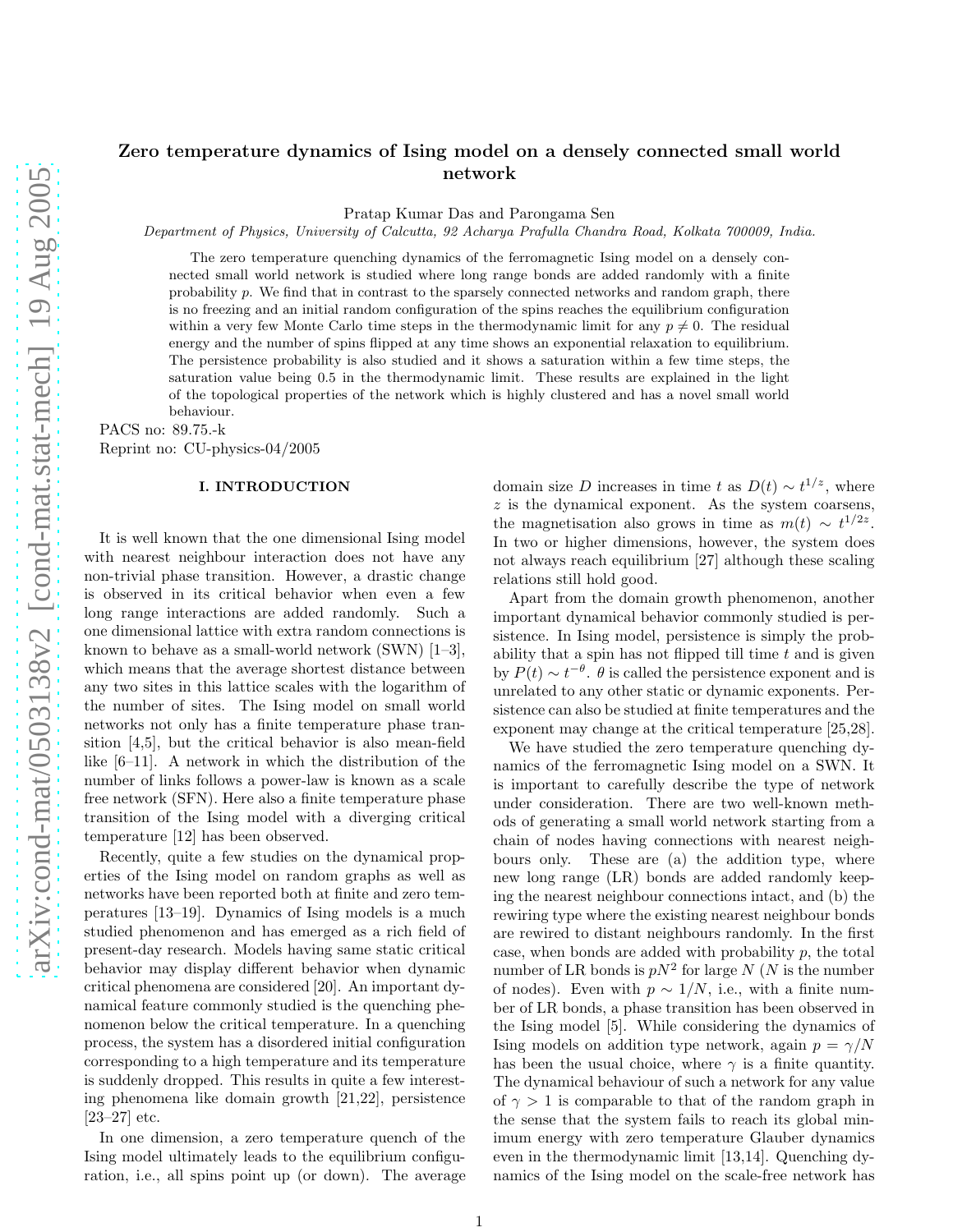also been considered recently [19] with an average connectivity  $k = pN$  for each node. Here k was fixed such that  $p \sim 1/N$ . The results again show a freezing at zero temperature.

In our study, we have considered an addition type network generated from a one-dimensional chain of Ising spins with nearest neigbours. Here each node has  $pN$ number of LR bonds with  $p$  fixed (i.e., finite in the limit  $N \to \infty$ ) such that the network is a densely connected network. In this network, we have shown that the freezing or blocking effect is removed for any  $p > 0$  in the thermodynamic limit. This conclusion is reached by studying various quantities like the domain sizes, magnetisation, residual energy, number of flipped spins etc. as functions of time. We also find that the relaxation to the equilibrium state is exponential.

The study of persistence of the Ising model on this network shows that there is no algebraic decay as it reaches a constant finite value similar to what happens in lattices of dimension greater than three [25]. The behaviour of  $P(t)$  with p is described in detail later in the paper.

In section II we describe the dynamical model under consideration and the physical quantities calculated. The topological properties of the network are described in section III where we find that there is a novel behaviour of the network as far as small world property is concerened. The results are discussed in section IV. Summary and some conclusive comments have been given in section V.

### II. THE MODELS AND DYNAMIC PROPERTIES **STUDIED**

We have considered a one-dimensional ferromagnetic Ising model on a network, in which, apart from nearest neighbour links, there exist some random long range connections with probability  $p$ . The Hamiltonian for this system is

$$
H = -\sum_{i} J_{ij} s_i s_j,\tag{1}
$$

where  $s_i = \pm 1$  is the state of the spin at the *i*th site,  $J_{ij} = 1$  for nearest neighbours and for other neighbours equal to 1 with probability  $p$ . The Hamiltonian should be divided by a factor of pN, however, at  $T = 0$ , only the sign of the energy differences are required for the Glauber dynamics and therefore this factor has not been included. We have simulated this system with periodic boundary condition. The initial configuration is random and single spin flip Glauber dynamics has been used for subsequent updating, i.e., a spin is picked up at random and flipped if the resulting configuration has lower energy, never flipped if the energy is raised and flipped with probability  $1/2$  if there is no change in energy on flipping.

We have estimated the following quantities in the system.

(1) Average domain size  $D(t)$  at time t.

(2) Magnetization  $m(t)$  as a function of time (the average magnetisation being zero from symmetry, here  $m(t)$  has been calculated by taking the average of the absolute values of the magnetisation).

(3) Residual energy  $E_r(t) = E(t) - E_g$  where  $E_g$  is the energy of the ground state and  $E(t)$  the energy at time t.

(4)  $N_{flip}(t)$ , the number of spin flips at time t per unit time.

(5) Persistence probability  $P(t)$  defined as in section I.

When considering the domains, we have in mind the original one-dimensional lattice and measure the domain size along it.

In finite dimensional nearest neighbour Ising models, the dynamics of these quantities is governed by the exponents  $\theta$  and z, i.e.,

 $D(t) \sim t^{1/z}$  $m(t) \sim t^{1/2z}$  $\hat{E_r(t)} \sim t^{-1/z}$  $N_{flip}(t) \sim t^{-1/z}$  $P(t) \sim t^{-\theta}$ 

with  $\theta = 0.375$  and  $z = 2$  in one dimension.

In principle, it is not essential to study all these quantities to determine the characteristics of the dynamical system. However, in a numerical study, it is better to check that the behavior of these different quantities is consistent with a single z and  $\theta$ .

Since freezing is a key question here, we have also calculated the freezing probability  $F(p)$  as a function of p for various system sizes. Several other quantities and exponents related to domain dynamics in the quenching phenomena can be defined [29], but here we have restricted our study to those mentioned above.

In the simulations, we have restricted the system sizes to  $N \leq 1000$  as a large number of configurations is required to have accurate data. The results have been averaged out over 1000 initial configurations and network configurations (typically). As the network is densely connected, the updatings consume a lot of CPU time forcing us to restrict our study to rather small system sizes.

#### III. TOPOLOGICAL PROPERTIES OF THE NETWORK

The essential difference between a simple one dimensional lattice with nearest neighbour links and the present network lies in the topology of the networks. The topological properties of a network like the average shortest distances  $\langle S \rangle$  (here distance means number of steps required to reach another node) and the clustering coefficient  $\mathcal C$  may help in understanding the static and dynam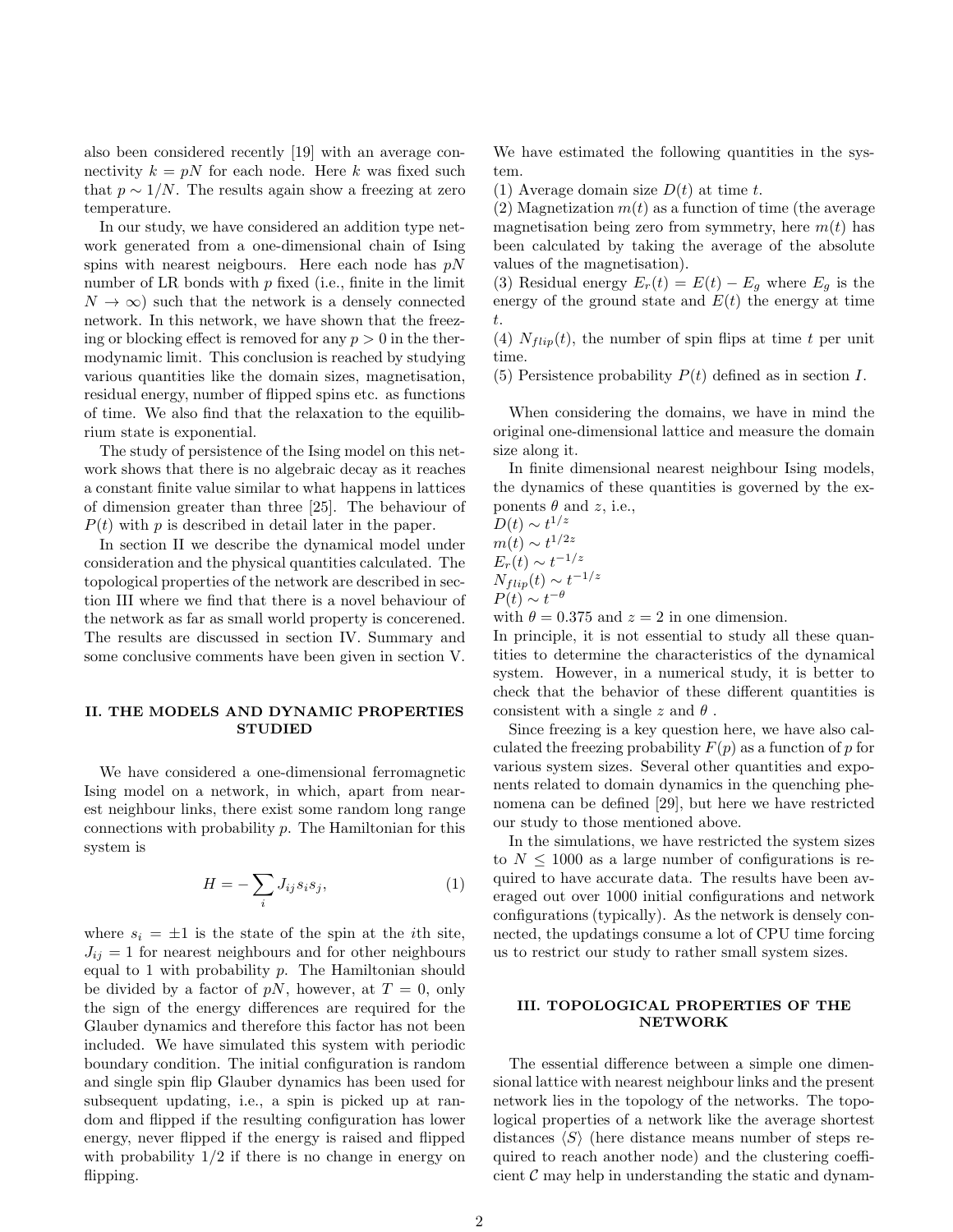ical phenomena of Ising model on such network. In the nearest neighbour lattice,  $\langle S \rangle$  is proportional to N and  $\mathcal C$  is zero (as there are no loops).

Super small world effect: The average shortest distance behaves in the expected manner;  $\langle S \rangle$  is very small  $(O(10))$  for very small values of p and decreases to the exact value 1 in the  $p \to 1$  limit. In a small world network, the shortest distance is supposed to scale as  $\ln(N)$ . Here, if p is kept fixed,  $\langle S \rangle$  actually decreases with N showing that it approaches the behaviour corresponding to  $p = 1$  in the thermodynamic limit. This is a novel behaviour which one can call a "super small world" effect as noted earlier in [31]. One can also compare data for different  $N's$  by keeping the number of edges per site,  $pN$ , a constant rather than p. Therefore, in two networks of size  $N_1$  and  $N_2$ , the values of p are kept  $p_1$  and  $p_2$  respectively such that  $p_1N_1 = p_2N_2$ . We then observe that  $\langle S_{N_1,p_1} \rangle / \langle S_{N_2,p_2} \rangle = \ln(N_1)/\ln(N_2)$  which is true for the conventional small world networks. For example, for  $N_1 = 100$  and  $p_1 = 0.05$ ,  $\langle S_{100,p_1} \rangle = 2.58$ and for  $N_2 = 500$  and  $p_2 = 0.01$ ,  $\langle S_{500,0.01} \rangle = 3.43$ , and the ratio of these two quantities is very close to that of  $ln(100)$  and  $ln(500)$ .

The clustering coefficient is estimated in the standard way: the probability that two neighbours of a particular node are also connected to each other is a measure of the clustering tendency.  $\mathcal C$  is also calculated for different  $p$  and  $N$  values. Obviously it increases with  $p$  and is equal to one at  $p = 1$  when all the nodes are connected to each other. Since the nearest neighbours are already connected, clustering coefficient would increase if the long range bonds happen to be next nearest neighbours  $[32]$ . For small values of p, this is more probable in smaller lattices and therefore clustering coefficient shows a marked decrease with  $N$ . Fig. 1 shows the data for both  $\langle S \rangle$  and C.



FIG. 1. Average shortest distance  $\langle S \rangle$  and clustering coefficient  $\mathcal C$  as functions of  $p$  for different system sizes. In both cases, the values are lesser for larger N values.

These results will be helpful to interpret the observations which we have made and will be referred to in the later sections.

#### IV. RESULTS AND DISCUSSIONS

We first discuss the results for the growth of the domains sizes and magnetisation. The domain sizes have been scaled by the system sizes N such that  $D(t) \leq 1$ . We have verified that for  $p = 0$ , all the physical quantities under consideration follow the known behaviour summarised in section II (with z and  $\theta$  assuming the values corresponding to one dimension). As soon as a non-zero p value is introduced, both  $m(t)$  and  $D(t)$  quickly reach a saturation value such that a variation with time occurs only over a short initial period of time (Fig. 2).



FIG. 2. Magnetisation  $m(t)$  and domain size  $D(t)$  as functions of time  $t$  for different values of  $p$  with the system size  $N = 500$ . Both saturate very quickly as p is increased.

For small system sizes and at low  $p$ , the saturation values of  $m(t)$  and  $D(t)$  are far from those of the equilibrium values (both unity at  $T=0$ ) similar to the results on random graphs and sparsely connected small world networks. This apparently suggests that the system gets "frozen" in one of the metastable states. However, in the present model, blocking seems to be effective only for finite sizes, as the saturation values of both magnetisation and average domain size approach unity (i.e., the equilibrium value) when the system size is increased (Fig. 3). This is true for any finite value of  $p \neq 0$ . The apparent blocking effect is more prominent for small values of p.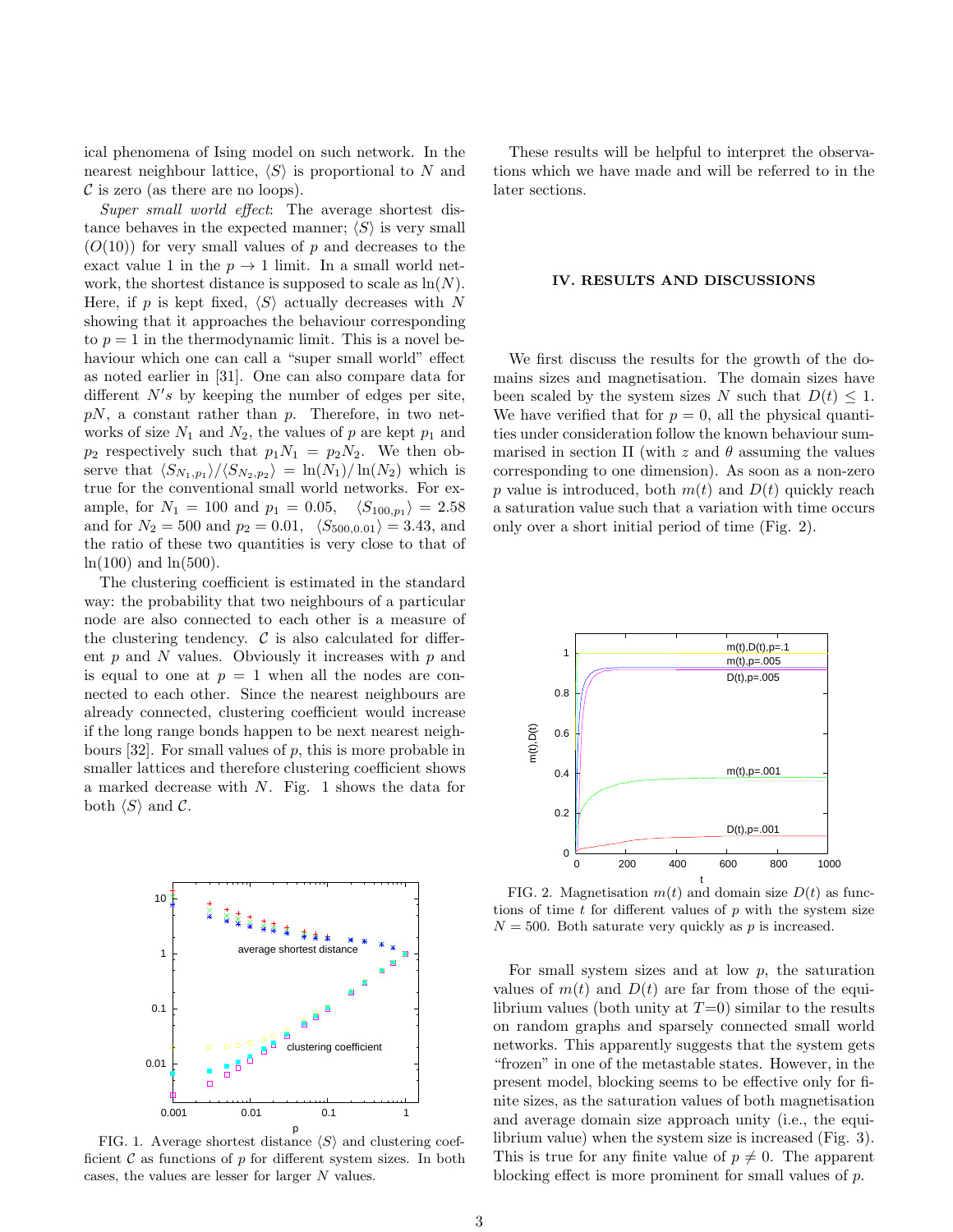

FIG. 3. Magnetization  $m(t)$  as function of t for different system sizes at  $p = .005$  is shown. Saturation value is higher for larger size at a particular  $p$  implying that blocking is a finite size effect here. This behaviour is true for all  $p > 0$ . The domain size  $D(t)$  shows similar behaviour.

The comparison of  $m(t)$  and  $D(t)$  for different system sizes also shows that the initial growth becomes rapidly sharper with the system size, so that any time dependence in the initial period loses its significance. The period over which this growth takes place also shrinks in size in larger system sizes (Fig. 3) signifying a very fast growth in the magnetization.

The study of the distribution of magnetisation is also consistent with the fact that blocking occurs for finite sizes only. The distribution has finite values for all values of  $m$  (−1 <  $m$  < 1) for small N, but for larger sizes has non-zero values very close to  $m = \pm 1$  only.

The fast growth in  $m(t)$  and  $D(t)$  is supported by the behaviour of  $E_r(t)$  and  $N_{flip}(t)$  as both show an exponential decay  $(E_r(t), N_{flip}(t) \sim \exp(-\alpha t))$  with  $\alpha = 1$ for all  $p$  (Fig. 4).

### Freezing probability

The above observations suggest that for finite sizes, the probability that the system goes to a frozen state is finite for small values of  $p$ . Since for the limiting cases  $p = 1$  and  $p = 0$ , there is no freezing, it is expected that the freezing probability  $F(p)$  will have a peak for a non-zero value of  $p$ . We study the freezing probability for fixed values of  $N$  and find out some interesting features. There is indeed a peak occurring at  $p = p_m$ with  $p_m \sim 1/N$ . Except for very small values of p,  $F(p)$ decreases with N signifying the disappearance of freezing in the thermodynamic limit. For small values of  $p$ , the behaviour may be different. Specifically, if  $p = 1/N$ . we find that the freezing probability increases with N, which is in consistency with the observation of [19]. But at this value of  $p$ , the network is a sparsely connected one and therefore it has a freezing tendency indicated by this increase. In fact, keeping  $p$  fixed at a certain value such that  $p < p_m$  (for the system sizes concerned) we find that the freezing tendency gets enhanced with  $N$ . Also, we find that  $F(p)$  shows an exponential decay beyond  $p_m: F(p) \sim \exp(-\gamma p)$  for large values of p with  $\gamma \sim N$ .



FIG. 4.  $N_{flip}(t)$  and scaled residual energy  $E_r(t)/p$  as function of t for two different values of  $p$  ( $p = .1$  and .8) with the system size  $N = 1000$ . Both  $N_{flip}(t)$  and  $E_r(t)$  follow exponential decay as  $\exp(-\alpha t)$  with  $\alpha = 1$  for all p and all system sizes. The straight lines have slope  $= 1$ .



FIG. 5. Freezing probability  $F(p)$  as a function of p for different system sizes.  $F(p)$  has a peak which shifts towards zero for larger N. The tail of  $F(p)$  follows exponential decay as  $\exp(-\gamma p)$  with  $\gamma \sim N$  shown by the dotted lines. Inset shows  $F(p)$  against  $1/N$  for  $p = 1/N$ .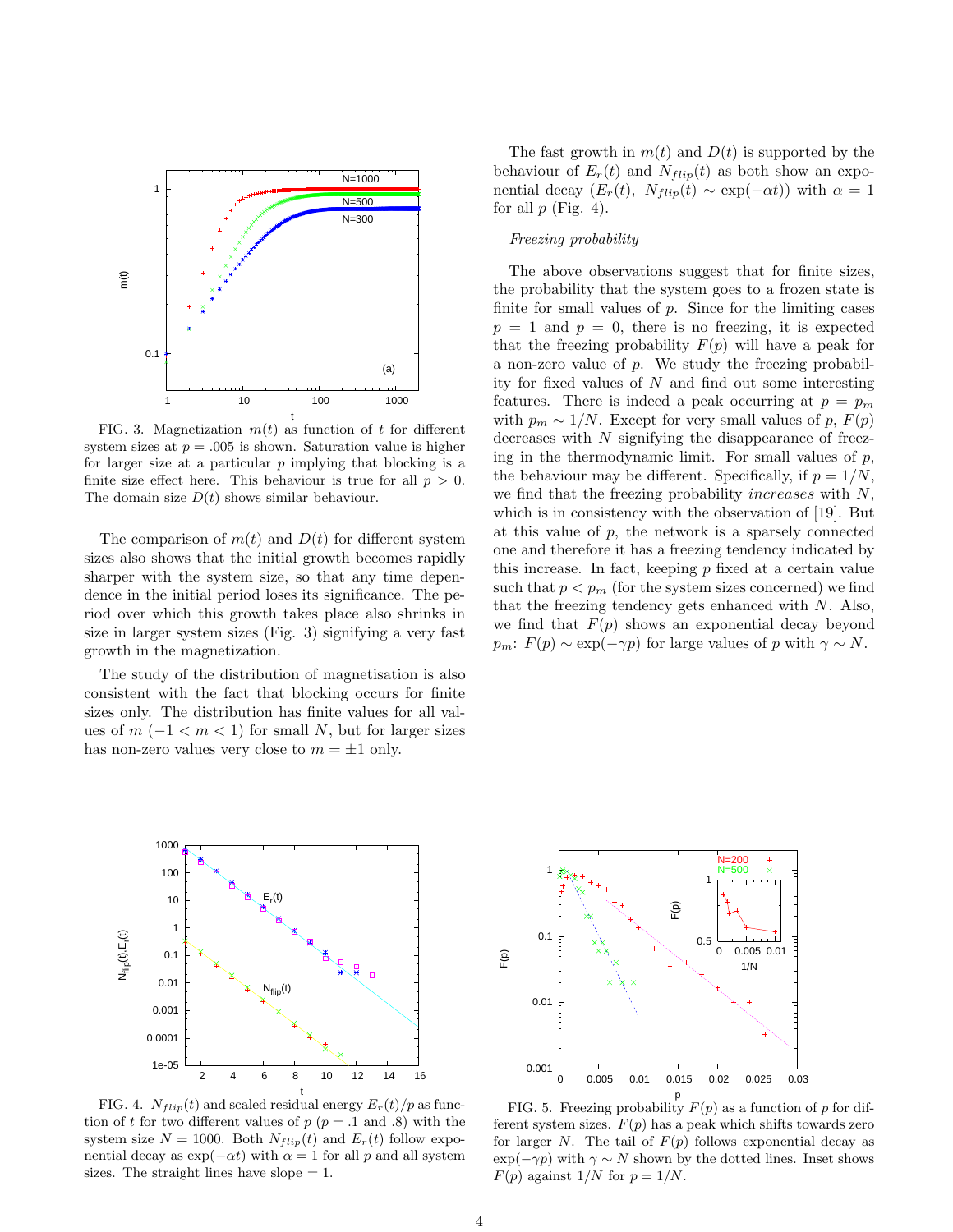These results (shown in Fig. 5) indicate again that there is a sharp discontinuity in the dynamical behaviour at  $p = 0$  and that freezing disappears for any non-zero p for large values of  $N$  as long as  $p$  is a finite quantity.

In reference [15], it had been shown how the domain walls get pinned when the number of extra bonds is  $O(N)$ , i.e.,  $p \sim 1/N$  and the system freezes. The domain walls become mobile as soon as the number of long range interactions increase to  $O(N^2)$  and ultimately they disappear by annihilating each other. Thus, in a densely connected infinite network, freezing disappears for any  $p \neq 0.$ 

We next study the behaviour of the persistent probability  $P(t)$  with time for different values of p (Fig. 6).  $P(t)$  follows the well known power law decay for  $p = 0$ , but quickly falls to a finite saturation value  $P_{sat}$  for any non-zero value of p. The decay is sharper for higher values of p. The saturation behaviour is similar to that of  $D(t)$  and  $m(t)$ .

The behaviour of  $P_{sat}$  with different system sizes however, shows an interesting feature. In a finite ddimensional lattice of size  $L$ , when  $P(t)$  decays algebraically in time with the exponent  $\theta$ , the persistent probability as a function of  $t$  and  $L$  is given by

$$
P(L,t) \sim t^{-\theta} f(t/L^z),\tag{2}
$$

where  $f(x) = \text{constant}$  for small x and  $f(x) = x^{\theta}$  for large x such that  $P(L, t \to \infty) \sim L^{-z\theta}$  which indicates that the time independent persistence probability decreases with N, where  $N = L<sup>d</sup>$ , the total number of lattice sites. For non-zero values of  $p$ , when there is no algebraic decay of the persistent probability with time, we find that (Fig. 7) there exists a value of  $p = p^*$  below which the persistence probability actually increases with  $N$ , the increase with N being slower than a power law. Beyond  $p^*$ ,  $P_{sat}$ decreases with  $N$  but the decrease is fairly weak. However for both  $p < p^*$  and  $p > p^*$ ,  $P(N, t, p)$  approaches a constant close to 0.5 from below and above respectively. That the saturation value of the persistence probability is close to 0.5 can be justified: initially fifty persent spins are up/down, and spins of only one type are flipped only within the short time the system reaches the equilibrium state. The value of  $p^* \simeq 0.25$ .



FIG. 6. Persistence  $P(t)$  as a function of time t for different probability p for system size  $N = 500$ .  $P(t)$  follows the well known power law decay as  $t^{-\theta}$  with  $\theta = 0.375$  at  $p = 0$ . At finite p,  $P(t)$  decays to a constant value within a few time steps. For higher  $p$ , the decay is even faster and the dynamics stops earlier.



FIG. 7. Saturation value of  $P(t)$  as a function of p for different system sizes.

### V. SUMMARY AND CONCLUSIONS

We have studied the dynamics of the ferromagnetic Ising model on a small-world network at zero temperature. The network is densely connected in the sense that there is a finite number of extra bonds for each node. It is observed that addition of long range bonds with probability p brings the initial random configuration of Ising spins to the equilibrium ferromagnetic configuration within a very few time steps even if  $p$  is very small. Magnetisation and average domain size quickly reach the saturation values without showing any scaling behaviour with time. Consistent with this observation, the residual energy and the number of flippings at any time shows an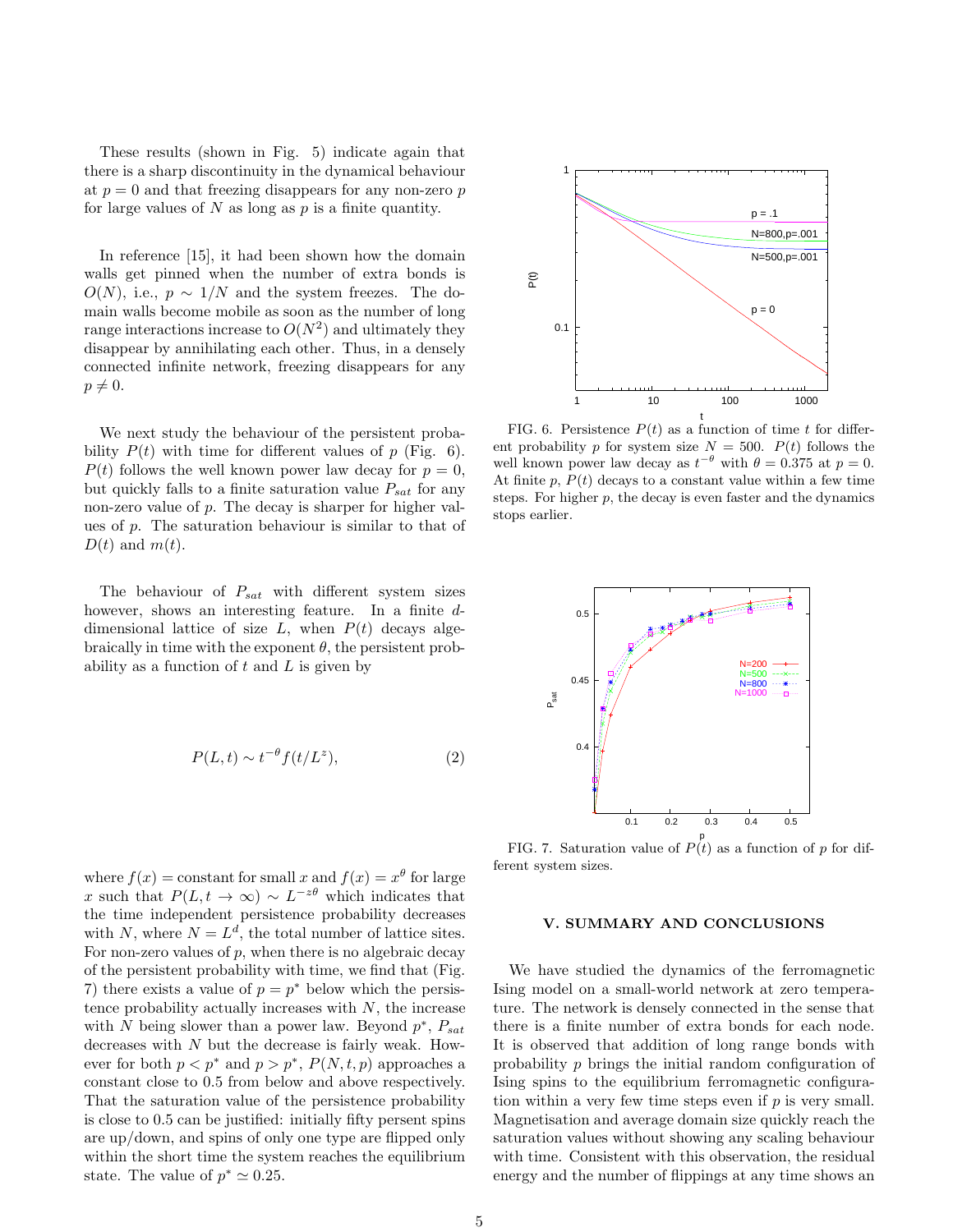exponential decay. The study of the freezing probability shows a peak occurring in the distribution at  $p_m \sim 1/N$ and an exponential decay which becomes faster with the system size. Persistence probability also reaches a saturation value within a few time steps. These results obtained for the quenching dynamics indicate that the dynamical behaviour of this densely connected network is much different compared to that of random graphs and sparsely connected SWN where the same dynamics leads to a frozen state not equivalent to the equilibrium ground state. That there is no power law behaviour but exponential relaxation is consistent with the mean field behaviour of the network [30].

In order to explain our observations, we notice that the present model is highly clustered as the density of connections is large (see section III). In contrast, the addition type small world network (with two nearest neighbour only), generated with a  $p \sim 1/N$  has a vanishing clustering coefficient even though it has small world property [32]. This is in fact the reason for its behaviour as a random graph which also has a small world effect but vanishing clustering coefficient. The large clustering in our model is effective in making the domains entirely non-local and therefore the system can reach the global equilibrium state very fast. The super small world effect, by which we mean that the average shortest distance decreases with  $N$  (tending to unity), also helps in understanding the results. For any  $p \neq 0$ , the network flows towards the  $p = 1$  fixed point (for large sized networks) for which one does not expect any freezing.

Our results are consistent with some very recent observations [19] where the dynamics of Ising model on a scale free network with increasing number of connectivity  $k = pN$  has been studied. From the data shown, one can obtain the freezing probability as a function of a fixed  $p$  (e.g.,  $p = 0.1$ ) as well, which shows that freezing will disappear for large system sizes.

Usually persistence probability has a unique behaviour and is governed by an independent exponent  $\theta$  not related to the dynamic exponent z which dictates the behaviour of  $D(t)$ ,  $m(t)$ ,  $E_r(t)$  and  $N_{flip}(t)$ . Here one cannot make any statement about the independence of persistence and the domain growth phenomena. The only distinctive behaviour of persistence seems to be a difference in behaviour with finite sizes occurring for  $p < p^*$ where  $p^* \simeq 0.25$ . At present our understanding of the network and the dynamics is not enough to explain the significance of  $p^*$ , although the limiting value of the persistence probability being 0.5 is easily explained from the mean field nature of the network.

From the results reported in the present paper, we conclude that for quenching dynamics, for any  $p \leq 1/N$  the time evolution leads to a frozen state far from equilibrium whereas with a finite  $p$  freezing is overcome. The finite density of connections thus acts as a driving force, like a finite temperature, which drives the system out of the

frozen state. This may appear as a dynamical phase transition in finite systems, however, in the thermodynamic limit  $(N \to \infty)$  of course, there is no such transition.

We finally remark that as far as statics is concerned, a finite value of  $p$  is not required to get a phase transition but the finiteness of  $p$  is essential to remove the dynamic frustration when dynamics is considered.

Acknowledgments: We thank S. Dasgupta and S. N. Majumdar for helpful discussions. P. K. Das acknowledges support from CSIR grants no. 9/28(608)/2003- EMR-I. PS acknowledges DST grant number SP/S2/M-11/99.

Email: pra tapdas@rediffmail.com, parongama@vsnl.net

- [1] D. J. Watts and S. H. Strogatz, Nature, 393 440 (1998).
- [2] M. E. J. Newman, D. J. Watts, Phys. Rev. E 60 7332  $(1999)$ .
- [3] R. Albert and A.-L. Barabási, Rev. Mod. Phys. 74 47 (2002).
- [4] A. Barrat and M. Weigt, Eurphys. J. B 13 547 (2000).
- [5] M. Gitterman, J. Phys.A 33 8373 (2000).
- [6] B. J. Kim etal, Phys. Rev. E 64 056135 (2001).
- [7] C. P. Herrero, Phys. Rev. E 65 066110  $(2002)$ .
- [8] H. Hong, B. J. Kim and M. Y Choi, Phys. Rev. E 66 011107 (2002).
- [9] J. Viana Lopes, Yu. G. Pogorelov, J. M. B. Lopes dos Santos and R. Toral, Phys. Rev. E 70 026112 (2004).
- [10] S. N. Dorogovtsev, A. V. Goltsev, and J. F. F. Mendes, Phys. Rev. E 66 016104 (2002).
- [11] M. Leone, A. Vazquez, A. Vespignani and R. Zecchina, Eur. Phys. J B 28 191 (2002).
- [12] A. Aleksiejuk, J. A. Holyst and D. Stauffer, Physica A 310 260 (2002); G. Bianconi, Phys. Lett. A 303 166 (2002) ; J. Viana Lopes, Yu. G. Pogorelov, J. M. B. Lopes dos Santos and R. Toral, Phys. Rev. E 70 026112 (2004).
- [13] P. Svenson, Phys. Rev. E **64** 036122 (2001).
- [14] O. Haggstrom, Physica A **310** 275 (2002).
- [15] D. Boyer and O. Miramontes, Phys. Rev. E 67 R035102 (2003).
- [16] P. Svenson and D. A. Johnson, Phys. Rev. E 65 036105 (2002).
- [17] J. Y. Zhu and H. Zhu, Phys. Rev. E 67 026125 (2003).
- [18] D. Jeong, M. Y. Choi and H. Park, Phys. Rev. E 71 036103 (2005).
- [19] C. Castellano, V. Loreto, A. Barrat, F. Cecconi and D. Parisi, Phys. Rev. E 71 066107 (2005) .
- [20] P. C. Hohenberg and B. I. Halperin, Rev. Mod. Phys. 49 435 (1977).
- [21] J. D. Gunton, M. San Miguel and P. S. Sahni, Phase Transitions and critical phenomena, Vol 8, eds. C. Domb and J. L. Lebowitz (Academic, NY 1983).